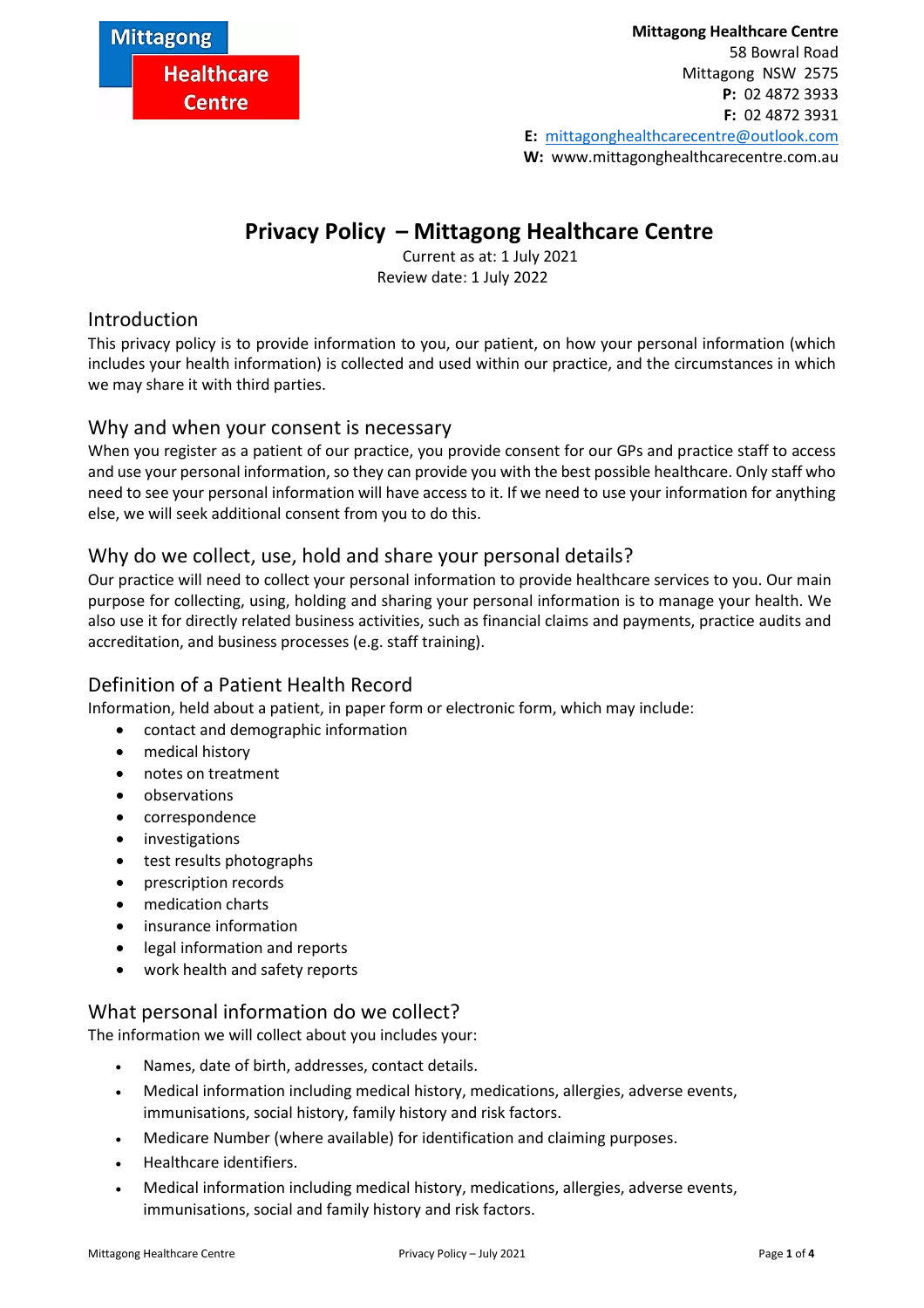# Dealing with us anonymously

You have the right to deal with us anonymously or under a pseudonym unless it is impracticable for us to do so or unless we are required or authorised by law to only deal with identified individuals.

There may be range of circumstances where providing services anonymously may be impracticable. For example:

- $\bullet$  A service may require follow up if the person does not provide details to allow this, the ongoing care may be compromised.
- The care to be provided involves a multi-disciplinary team, making it difficult to provide ongoing care without a clear identification of the patient.
- A patient's medical status may be compromised if a clinician cannot obtain clinical information critical to providing safe and appropriate care.

## How do we collect your personal information?

Our practice may collect your personal information in several different ways.

- When you make your first appointment our practice staff will collect your personal and demographic information via your registration.
- During the course of providing medical services, we may collect further personal information.
- Via 'My Health Record' e.g. Shared Health Summary, Event Summary.
- When you send us an email or SMS, telephone us, make an online appointment or communicate with us using social media.

In some circumstances personal information may also be collected from other sources. Often this is because it is not practical or reasonable to collect it from you directly. This may include information from:

- Your guardian or responsible person.
- Other involved healthcare providers, such as specialists, allied health professionals, hospitals, community health services and pathology and diagnostic imaging services.
- Your health fund, Medicare, or the department of veterans' affairs (as necessary).

#### When, why, and with whom do we share your personal details?

We sometimes share your personal information:

- With third parties who work with our practice for business purposes, such as accreditation agencies or information technology providers – these third parties are required to comply with APP and this policy.
- With other healthcare providers.
- When it is required or authorised by law (e.g. court subpoenas).
- When it is necessary to lessen or prevent a serious threat to a patient's life, health or safety or public health or safety, or it is impractical to obtain the patient's consent.
- To assist in locating a missing person.
- To establish, exercise or defend an equitable claim.
- For the purpose of confidential dispute resolution process.
- When there is a statutory requirement to share certain personal information (e.g. some diseases require mandatory notification).
- During the course of providing medical services, through My Health Record (e.g. Shared Health Summary, Event Summary).

Only people who need to access your information will be able to do so. Other than in the course of providing medical services or as otherwise described in this policy, our practice will not share personal information with any third party without your consent.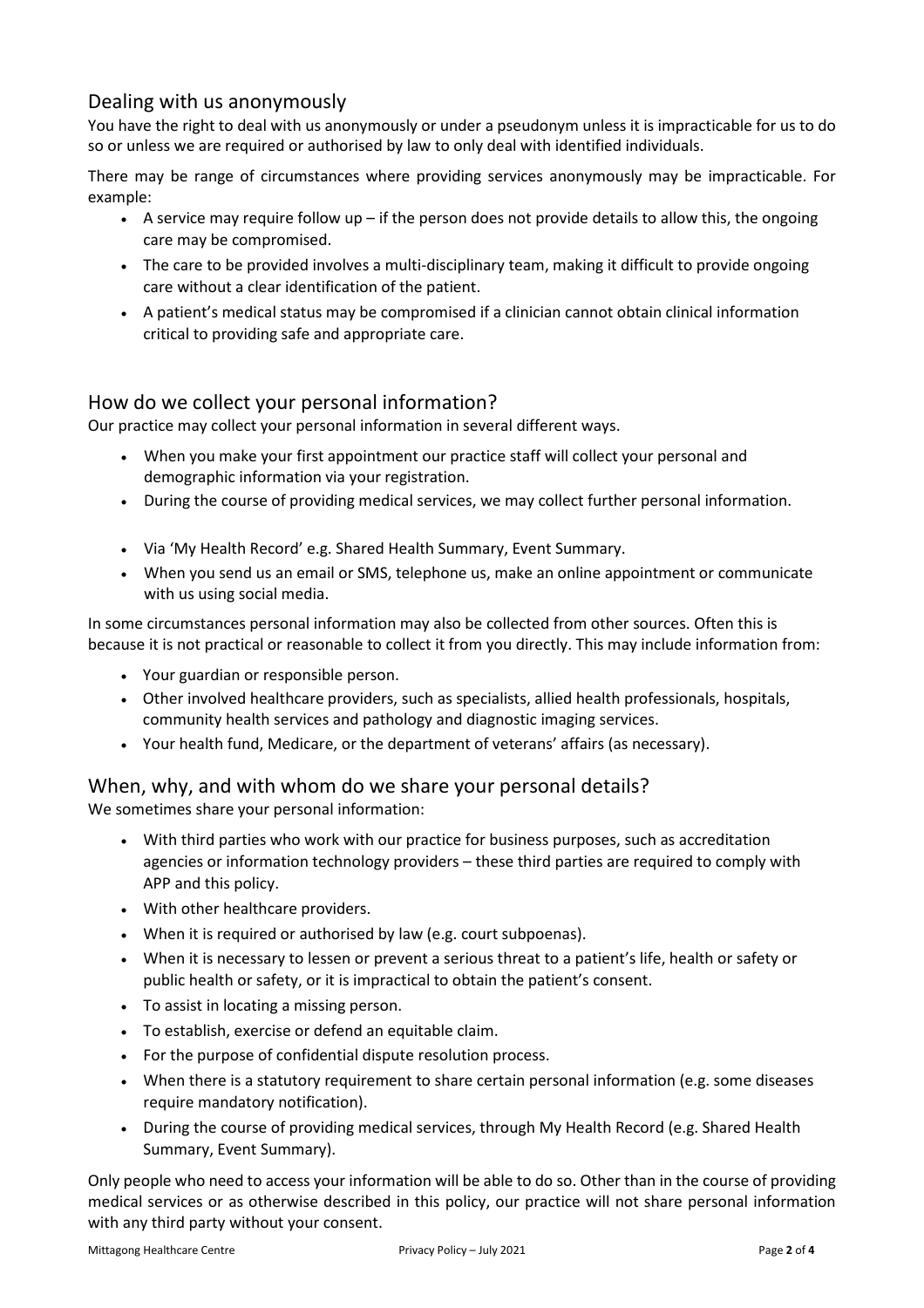In the above cases, only information needed to meet the requirements will be provided. Where health information must be disclosed to a third party, our practice considers what information is relevant for the proposed purpose. Patients will reasonably expect the disclosure of only the necessary subset of their health information, along with third-party access restrictions. We only forward patient information that relates to the condition for which the referral is being made. Prior to disclosing any health information, our practice carefully examines authority for disclosure and seeks advice where necessary.

Referrals are written in our clinical software in the patient's health record. Referrals are sent to third parties by faxed.

We discourage patients emailing the practice with confidential information due to the risk of privacy breaches.

We will not share your personal information with anyone outside Australia (unless under exceptional circumstances that are permitted by law) without your consent.

Our practice will not use your personal information for marketing any of our services directly to you without your express consent. If you do consent, you may opt out of direct marketing at any time by notifying our practice in writing.

#### How do we store and protect your personal information?

Your personal information is stored at our practice in electronic records and visual records (e.g. x-rays)

Our practice stores all personal information securely. Our practice has confidentiality agreements in place for all staff and contractors. Our computers, clinical and administration programs are all password protected.

#### How can you access and correct your personal details?

You have the right to request access to, and correction of, your personal information.

Our practice acknowledges patients may request access to their medical records. We require you to put this request in writing by completing a Request for Medical Records form and our practice will respond within 30 days. There may be a fee for your medical records.

Our practice will take reasonable steps to correct your personal information where the information is not accurate or up to date. From time to time, we will ask you to verify that your personal information held by our practice is correct and current. You may also request that we correct or update your information, and you should make such requests in writing to the practice.

# How can you lodge a privacy-related complaint, and how will the complaint be handled at our practice?

We take complaints and concerns regarding privacy seriously. You should express any privacy concerns you may have in writing. We will then attempt to resolve it in accordance with our resolution procedure. All complaints will be addressed within 30 days of receiving the complaint.

Complaints can be delivered to or posted to:

**Mittagong Healthcare Centre** 58 Bowral Road Mittagong NSW 2575 **P:** 02 4872 3933 **F:** 02 4872 3931 **E:** [mittagonghealthcarecentre@outlook.com](mailto:mittagonghealthcarecentre@outlook.com) **W:** www.mittagonghealthcarecentre.com.au

#### **Contacts**

You can contact the **Office of Australian Information Commissioner** (OAIC).

P: 1300 363 992 | E: [enquiries@oaic.gov.au](mailto:enquiries@oaic.gov.au)